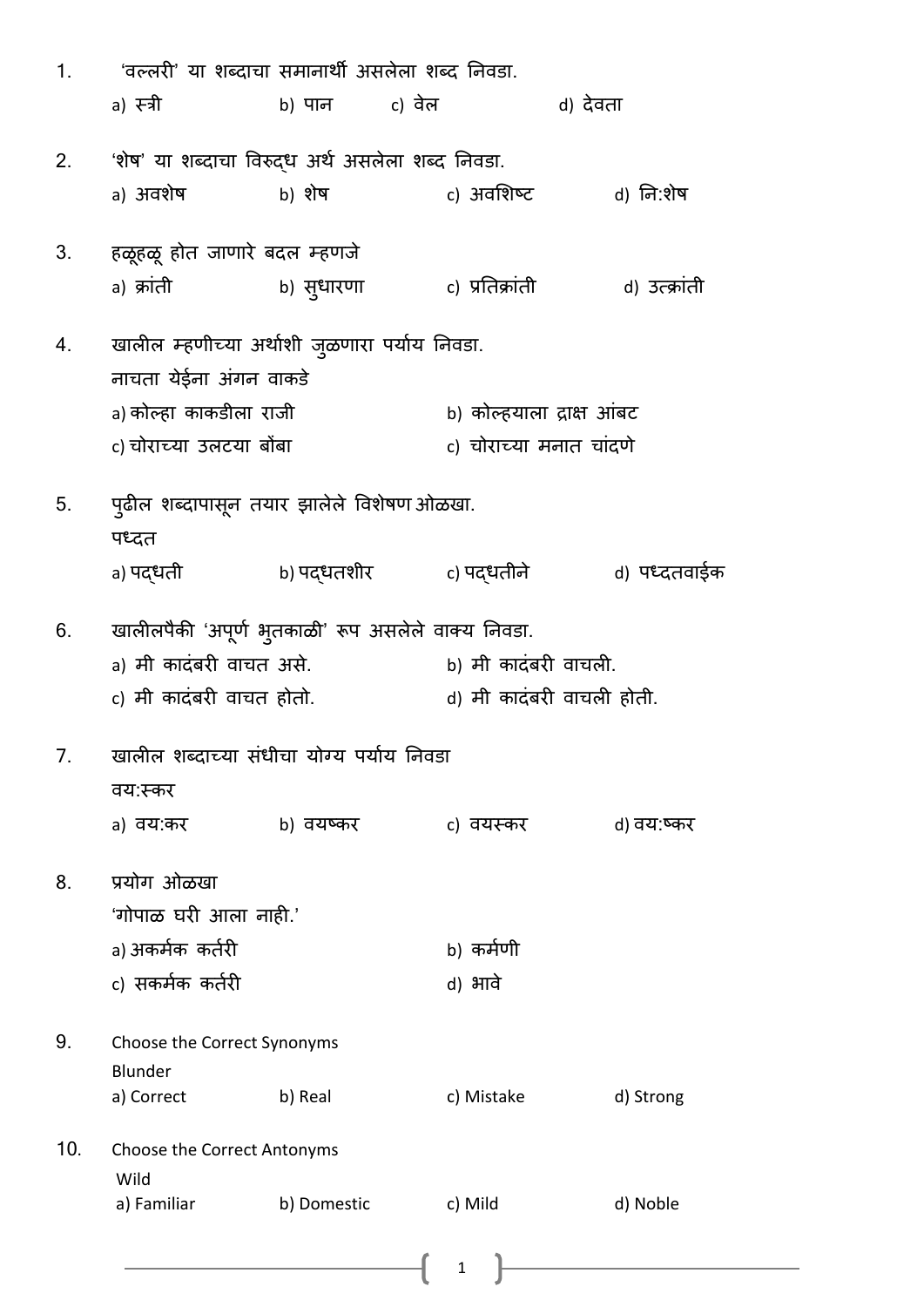| 11. |                                                               | Choose the Correct Meaning of idiom or Phrase                                  |                                  |                                                                          |
|-----|---------------------------------------------------------------|--------------------------------------------------------------------------------|----------------------------------|--------------------------------------------------------------------------|
|     | 'Gift of the gab'<br>a) Art of speaking<br>c) Angry young man |                                                                                | b) Art of dancing<br>d) Kill Joy |                                                                          |
| 12. | Proficient in many languages means?                           |                                                                                |                                  |                                                                          |
|     | a) Genocide                                                   | b) Virtue                                                                      | c) Moral                         | d) Linguist                                                              |
| 13. | Find out the group which contains error                       |                                                                                |                                  |                                                                          |
|     | Mother / is coming / today / No error<br>b)<br>a)             | c)<br>d)                                                                       |                                  |                                                                          |
| 14. |                                                               | Find out the group which contains a mistake                                    |                                  |                                                                          |
|     | a)                                                            | The old man / together with his son and nephew / were drowned / No Error<br>b) | c)                               | d)                                                                       |
| 15. | He stood ________________ Mahesh and Raju                     | Choose the correct preposition and fill in the blanks                          |                                  |                                                                          |
|     | a) among                                                      | b) between                                                                     | c) in                            | d) into                                                                  |
| 16. | प्राचीन इजिप्तमधील लिखाणाचे साहित्य                           |                                                                                |                                  |                                                                          |
|     |                                                               | a) कागद व शाई चीन मधून मागविली जात असे.                                        |                                  |                                                                          |
|     |                                                               |                                                                                |                                  | b) पेपीरस वनस्पतीपासून कागद बनविला जात असे व काजळी पासून शाई  बनवीत असत. |
|     |                                                               | c) इजिशिप्शियनांना लिखाणाची कला अवगत नव्हती.                                   |                                  |                                                                          |
|     | d) यापैकी नाही.                                               |                                                                                |                                  |                                                                          |
|     | a) Paper and ink is ordered from China.                       | Writing instruments in ancient Egypt are?                                      |                                  |                                                                          |
|     |                                                               | b) Paper is made from Papyrus plant and ink is made from carbonblack.          |                                  |                                                                          |
|     |                                                               | c) Egyptians are unaware of the art of writing.                                |                                  |                                                                          |
|     | d) None of the above.                                         |                                                                                |                                  |                                                                          |
| 17. |                                                               | अथेन्सच्या प्रशासकांना खालील नावाने संबोधले जाई.                               |                                  |                                                                          |
|     | a) मेयर                                                       | b) आरकॉन                                                                       | c) कॅरो                          | d) पॅरिस                                                                 |
|     |                                                               | The administrator of Athens is called as                                       |                                  |                                                                          |
|     | a) Mayor                                                      | b) Archon                                                                      | c) Cairo                         | d) Paris                                                                 |
|     |                                                               |                                                                                |                                  |                                                                          |

 $\begin{pmatrix} 2 \end{pmatrix}$ 

ŀ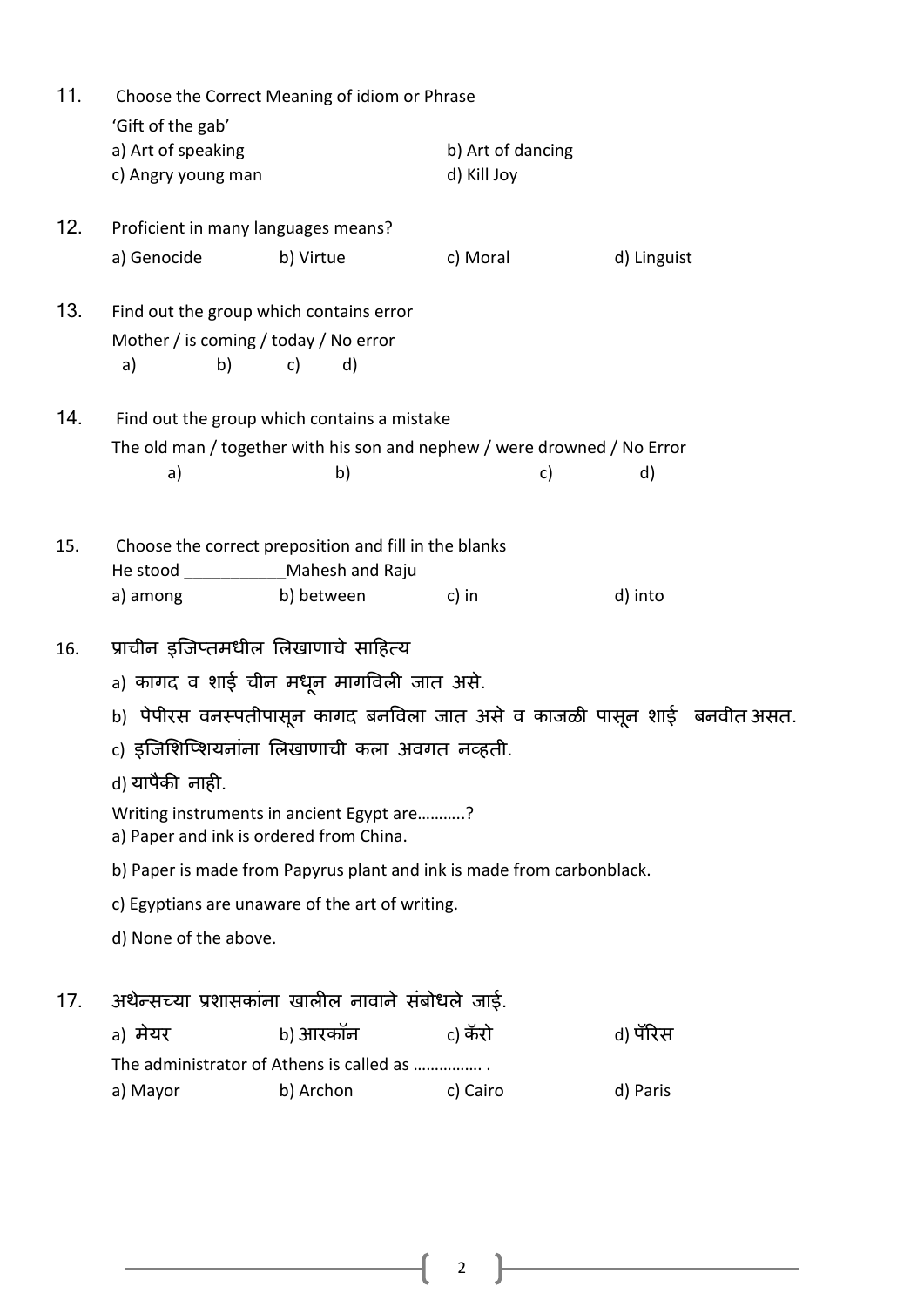- 18. प्राचीन इजिप्तमधील स्फिंक्स म्हणजे काय?
	- a) देवतेचे नाव
	- b) प्राणयाांचे नाव
	- c) प्रार्थथनेची जागा
	- d) मानवाचे डोके व शसहाांचे शरीर असलेला दगडी पुतळा
	- What is sphinx in ancient Egypt?
	- a) Name of Goddess
	- b) Name of the animal
	- c) Place of prayer
	- d) Stone statue having head of human and the body of lion.
- 19. मध्यय्गाच्या अखेरीस आर्थिक व्यवहारात खालील चलनाचा वापर सुरु झाला?
	- a) रुपया हदनार b) डॅालर पौंड
	- c) शलरा फ्रॅक d) फ्लोररन ड्यूकाट

Which currency from the following is started used in the financial

transactions in the end of the medieval age?

| a) Rupee, dinar | b) Dollar, pound |
|-----------------|------------------|
| c) Lira, Franc  | d) Florin, Ducat |

- 20. पापमुक्तीचा दाखला म्हणजे ?
	- a) चर्चच्या न्यायालयातील प्रक्रिया
	- b) जर एखाद्या व्यक्तीने पापमुक्तीचा दाखला घेतला असेल तर त्याचेपाप नष्ट होईल.
	- c) त्याचा अर्थ धर्मगुरूच्या गैरवर्तनाची चर्चकडून चौकशी
	- d) चर्च व राज्यसंस्था यामधील एक करार

What is a certificate of Papmukti ?

- a) The process in the court of church
- b) If any person has taken the certificate of the emancipation of sin, his sins will be destroyed.
- c) It means the inquiry if the misbehavior of the prist.
- d) A contract between the church and Rajyasanstha.
- 21. आफ्रिकेचे सगळ्यात दक्षिणेकडील टोक कोणी शोधून काढले ?
	- a) वॉस्को द गामा b) फर्डिनंड मॅगेलन
	- c) जॉन कॅबट d) बार्थील्यूमूडायझ

Who had discovered the southern most cape of Africa?

- a) Vasco-da-gama b) Ferdinand Magellan
- c) Jahn Kabat d) Bartholomew Diaz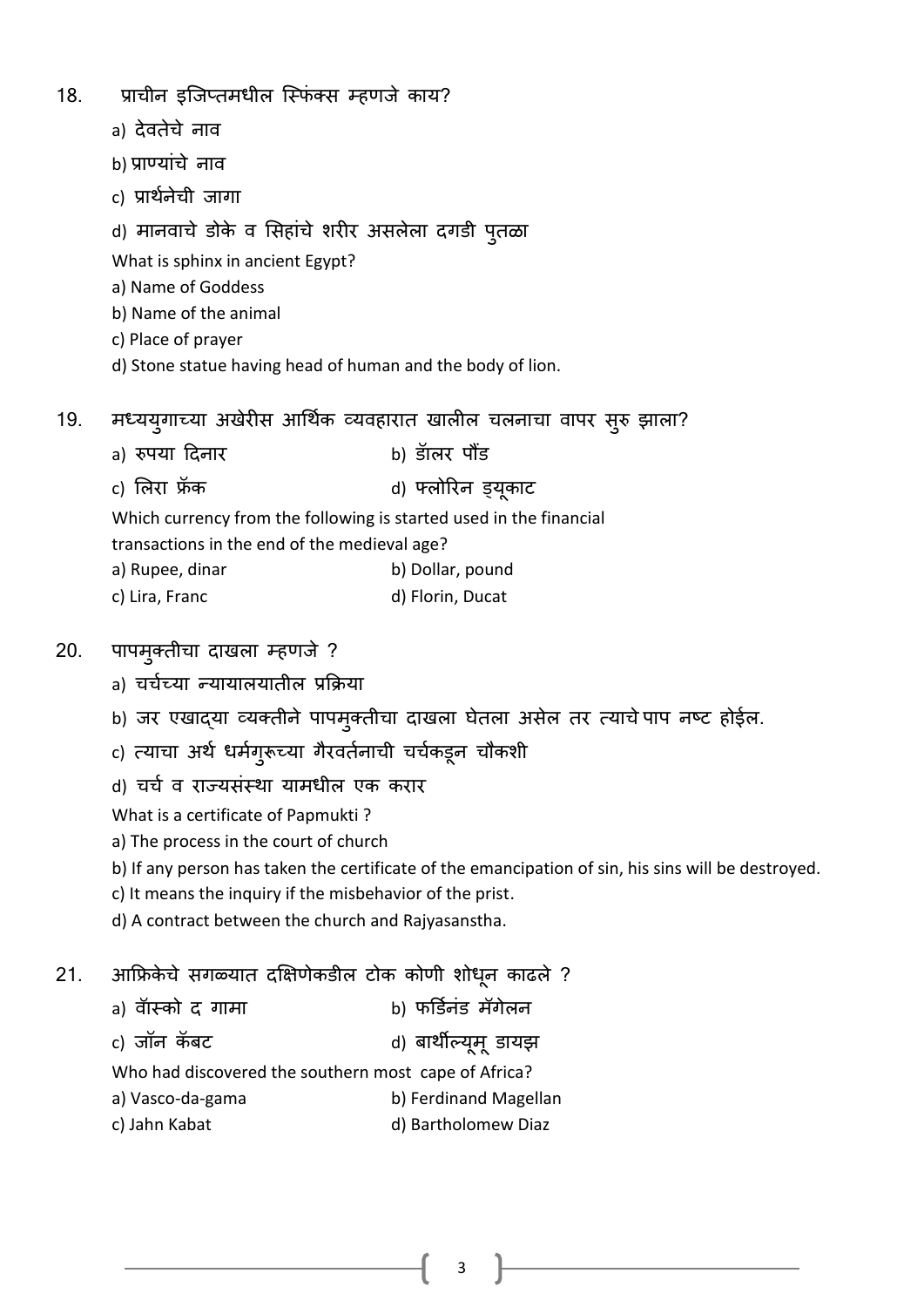| 22. | कार्डीव्हा विद्यापीठ खालीलपैकी कोणत्या देशात होते ?                                          |                                                                               |                             |                  |                        |                                                                                 |  |
|-----|----------------------------------------------------------------------------------------------|-------------------------------------------------------------------------------|-----------------------------|------------------|------------------------|---------------------------------------------------------------------------------|--|
|     | a) स्पेन                                                                                     | b) पोर्तुगाल                                                                  |                             | c) इजिप्त        |                        | d) सिरीया                                                                       |  |
|     | Where was the Cadiva University?                                                             |                                                                               |                             |                  |                        |                                                                                 |  |
|     | a) Spain                                                                                     | b) Portugal                                                                   |                             | c) Egypt.        |                        | d) Syria                                                                        |  |
|     |                                                                                              |                                                                               |                             |                  |                        |                                                                                 |  |
| 23. | राज्यघटनेतील खालील कलमान्वये अस्पृश्यता नष्ट करण्यात आली.                                    |                                                                               |                             |                  |                        |                                                                                 |  |
|     | a) $14$                                                                                      | b) 17                                                                         |                             | c) $21$          |                        | d) $27$                                                                         |  |
|     |                                                                                              | By which section of the constitution untouchability is eradicated?            |                             |                  |                        |                                                                                 |  |
|     | a) 14                                                                                        | b) 17                                                                         |                             | c) $21$          |                        | d) 27                                                                           |  |
| 24. | खालीलपैकी कोणत्या संस्कृतीत प्रत्यक्ष लोकशाही अस्तित्वात होती?                               |                                                                               |                             |                  |                        |                                                                                 |  |
|     | a) ग्रीक                                                                                     | b) रोमन                                                                       |                             |                  | c) भारतीय              | d) सुमेरियन                                                                     |  |
|     | In which of the following civilization direct democracy came into existence?                 |                                                                               |                             |                  |                        |                                                                                 |  |
|     | a) Greek                                                                                     | b) Roman                                                                      |                             | c) Indian        |                        | d) Sumerian                                                                     |  |
|     |                                                                                              |                                                                               |                             |                  |                        |                                                                                 |  |
| 25. |                                                                                              |                                                                               |                             |                  |                        | सिक्कीम मध्ये राहणाऱ्या व्यक्तीस भारताचे नागरिकत्व कोणत्या तत्वाव्दारे मिळाले ? |  |
|     | a) स्विकृतीतत्व                                                                              |                                                                               |                             |                  | b) प्रदेशाचे सामीलीकरण |                                                                                 |  |
|     | c) नोंदणीतत्व                                                                                |                                                                               |                             |                  |                        | d) त्यांना भारताचे नागरिकत्व मिळाले नाही.                                       |  |
|     |                                                                                              | By which principle the person living in Sikkim gets the citizenship of India? |                             |                  |                        |                                                                                 |  |
|     | a) Principle of acceptance                                                                   |                                                                               | b) Merging of the territory |                  |                        |                                                                                 |  |
|     | c) Principle of registration                                                                 |                                                                               |                             |                  |                        | d) They haven't got the citizenship of India                                    |  |
|     |                                                                                              |                                                                               |                             |                  |                        |                                                                                 |  |
|     | 26. 'लास्ट जजमेंट' हे प्रसिद्ध चित्र खालीलपैकी कोणी रंगवले होते?<br>a) लीओनार्डो दा व्हिन्सी |                                                                               | b) रॅफेल                    |                  |                        |                                                                                 |  |
|     |                                                                                              |                                                                               |                             |                  |                        |                                                                                 |  |
|     | c) बोकॅशिओ                                                                                   |                                                                               |                             | d) मायकेल ॲंजेलो |                        |                                                                                 |  |
|     | Who painted the well known picture 'Last Judgment'?                                          |                                                                               |                             |                  |                        |                                                                                 |  |
|     | a) Leonardo da Vinci                                                                         |                                                                               | b) Rafel.                   |                  |                        |                                                                                 |  |
|     | c) Boccacio                                                                                  |                                                                               |                             | d) Michel angelo |                        |                                                                                 |  |
| 27. |                                                                                              | वैदिक काळाविषयी खालीलपैकी एक विधान चूक आहे.                                   |                             |                  |                        |                                                                                 |  |
|     | a) वैदिक काळात राजांना देवाचे पुत्र मानले जात नसे.                                           |                                                                               |                             |                  |                        |                                                                                 |  |
|     |                                                                                              | b) उत्तर वैदिक काळात वर्णाश्रम पध्दत विकसित झाली.                             |                             |                  |                        |                                                                                 |  |
|     | c) वैदिक संस्कृती ही ग्रामीण संस्कृती होती.                                                  |                                                                               |                             |                  |                        |                                                                                 |  |
|     |                                                                                              | d) वैदिक काळात सती व बालविवाहाची पध्दत होती.                                  |                             |                  |                        |                                                                                 |  |
|     | Which one of the following statement is false about the Vedic Period?                        |                                                                               |                             |                  |                        |                                                                                 |  |
|     |                                                                                              | a) Kings are supposed to the son of God in Vedic Period.                      |                             |                  |                        |                                                                                 |  |
|     |                                                                                              | b) Varnasharam system was developed in post vedic period.                     |                             |                  |                        |                                                                                 |  |
|     | c) Vedic civilization is the rural civilization.                                             |                                                                               |                             |                  |                        |                                                                                 |  |
|     | d) In Vedic period there was a system of Sati and child marriage.                            |                                                                               |                             |                  |                        |                                                                                 |  |
|     |                                                                                              |                                                                               |                             |                  |                        |                                                                                 |  |
|     |                                                                                              |                                                                               |                             | 4                |                        |                                                                                 |  |
|     |                                                                                              |                                                                               |                             |                  |                        |                                                                                 |  |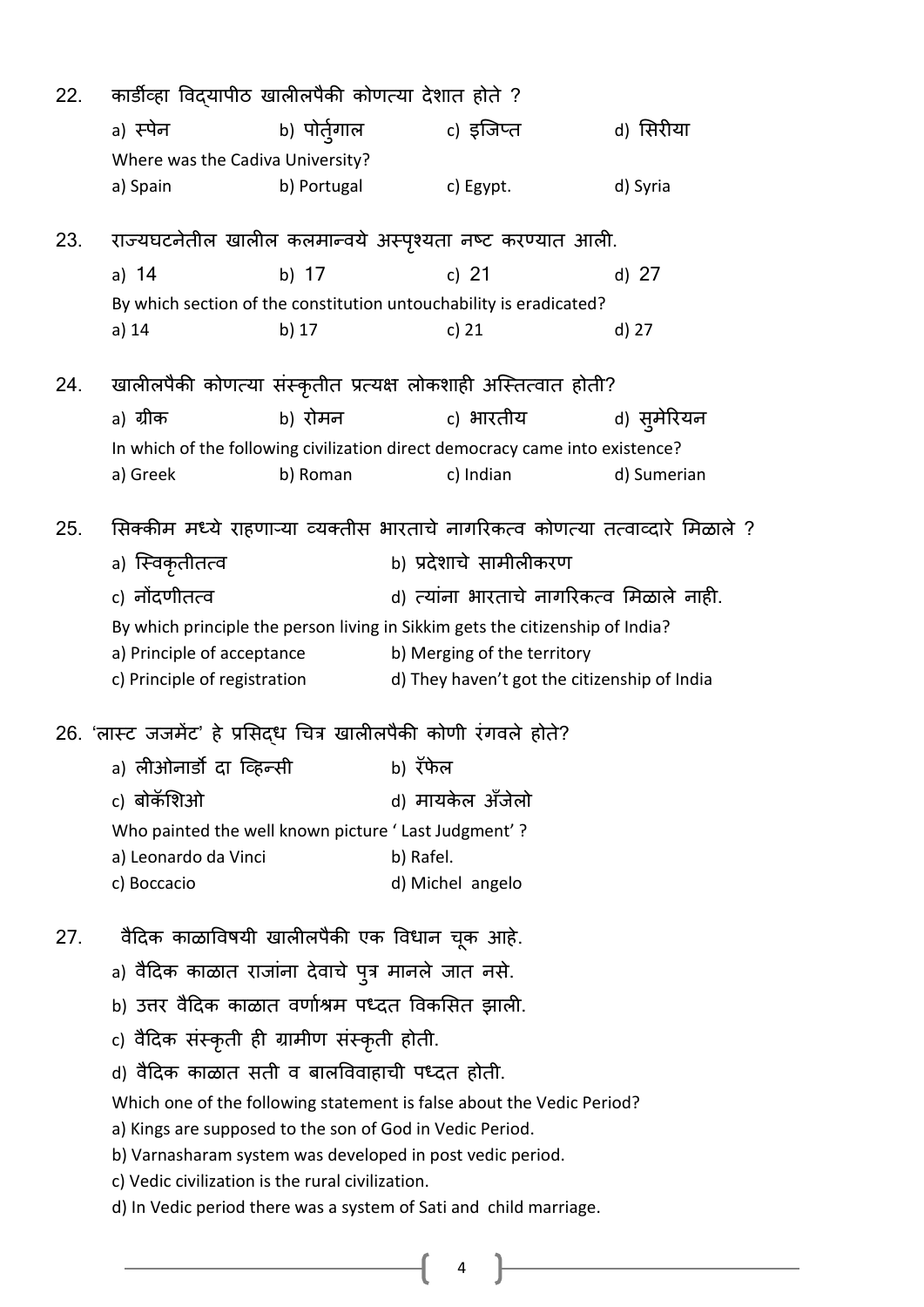- 28. खालीलपैकी कोणते एक सामांतशाहीच्या ऱ्हासाचे कारण नव्हते?
	- a) नवीन व्यापारी वर्गाचा उदय.
	- b) युरोपातील ख्रिश्चन व ऑटीमन मुस्लीम तुर्क यांच्यामधील धर्मयुदधे.
	- c) प्रबोधनामुळे स्वातंत्र्य व समता हि तत्वे रुजली.
	- d) आरोमन साम्राज्याने सामांतशाहीस जबरदस्त्त तडाखा हदला.
	- Which of the following is not the cause of the destruction of feudalism? a) Rise of new business class
	- b) Religious wars between Christians and Ottoman Muslim Turk in Europe
	- c) The principle of liberty and equality are spread due to awakening.
	- d) Roman empire gave a strong hit to feudalism
- 29. क्षेरफळाच्या दृष्टीने भारताचा जगात कोणता क्माांक आहे ? a) चौर्था b) पाचवा c) सहावा d) सातवा According to area India is on ----------- rank in the world. a) fourth b) fifth c) sixth d) seventh 30. खालीलपैकी कोणता खांड 'गोंडवन भूमी' म्हणून ओळखला जातो ? a) पूर्वेकडील खंड b) पश्चिमेकडील खंड c) उत्तरेकडील खंड d) दक्षिणेकडील खंड Which of the following Continent is known as 'Gondvan Bhoomi? a) Eastern Continent b) Western Continent c) Northern Continent d) Southern Continent 31. 'कोडाईकॅनाल' हे र्थांड हवेचे हठकाण कोणत्कया राज्यात आहे ? a) के रळ b) ताशमळनाडू c) गोवा d) आांध्रप्रदेश Kodaicanal hill station is in ………….. state. a) Kerala b) Tamilnadu c) Goa d) Andhra Pradesh
- 32. खालीलपैकी कोणत्या पर्वतरांगा कायम बर्फाच्छादीत असतात.

a) हिमादी b) हिमाचल c) शिवालिक d) यापैकी सर्व Which of the following mountain ranges are always covered with snow? a) Himadri b) Himachal c) Shivalik d) All the above

33. मानस सरोवराजवळील राकस सरोवरातून खालीलपैकी कोणती नदी उगम पावते?

a) चिनाब b) रावी c) सिंधू d) बियास

Which of the following river starts from Rakas lake, near Manas lake? a) Chinab b) Ravi c) Sindhu d) Biyas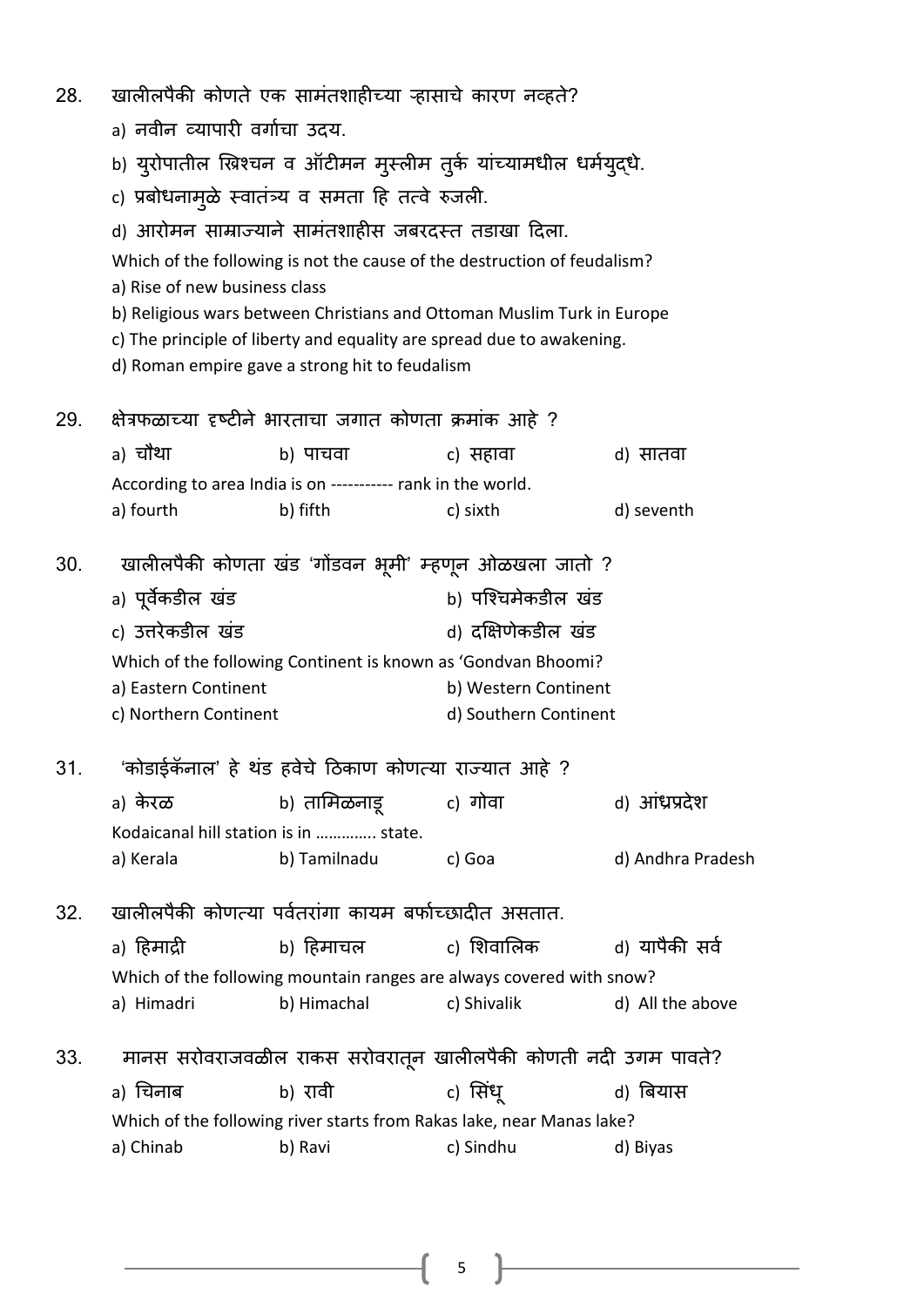| 34. |                                | ब्रम्हपुत्रा नदीला तिस्ता नदी खालीलपैकी कोठे येऊन मिळते ?        |                                                                   |              |
|-----|--------------------------------|------------------------------------------------------------------|-------------------------------------------------------------------|--------------|
|     | a) बांगलादेश                   | b) आसाम                                                          | c) मेघालय                                                         | d) त्रिपूरा  |
|     |                                | Where did river Tista meets river Brahamputra?                   |                                                                   |              |
|     | a) Bangladesh                  | b) Asam                                                          | c) Meghalaya                                                      | d) Tripura   |
| 35. |                                |                                                                  | भारतातील सर्वात मोठे खाऱ्या पाण्याचे सांभर सरोवर कोठे आहे ?       |              |
|     | a) काश्मीर                     | b) उत्तरप्रदेश                                                   | c) राज्यस्थान                                                     | d) तामिळनाडू |
|     |                                | Where is the India's biggest salt water lake, Sambhar?           |                                                                   |              |
|     | a) Kashmir                     | b) Uttar Pradesh                                                 | c) Rajasthan                                                      | d) Tamilnadu |
| 36. |                                | खालीलपैकी कोणती मस्जिद समुद्रात स्थित आहे?                       |                                                                   |              |
|     | a) हजीअली दर्गा                |                                                                  | b) चारमिनार                                                       |              |
|     | c) लाल किला                    |                                                                  | d) फतेपुर सिक्री                                                  |              |
|     |                                |                                                                  | Which among the following mosque is located in the middle of sea? |              |
|     | a) Hajiali Dargah              |                                                                  | b) Charminar                                                      |              |
|     | c) Lal Quila                   |                                                                  | d) Fatehpur Sikri                                                 |              |
| 37. |                                | रेशीमचे सर्वाधिक उत्पादन कोणत्या राज्यात होते?                   |                                                                   |              |
|     | a) केरळ                        |                                                                  | b) तामिळनाडू        c) पश्चिम बंगाल     d) कर्नाटक                |              |
|     |                                | Which state in India produces the most silk ?                    |                                                                   |              |
|     | a) Kerala                      | b) Tamilnadu                                                     | c) West Bengal                                                    | d) Karnataka |
| 38. |                                | शुष्क सदाहरीत वनस्पती कोणत्या राज्यात आढळतात ?                   |                                                                   |              |
|     | a) तामिळनाडू                   | b) केरळ                                                          | c) आसाम                                                           | d) कर्नोटक   |
|     |                                | In which state does dry evergreen plants find?                   |                                                                   |              |
|     | a) Tamilnadu                   | b) Kerala                                                        | c) Asam                                                           | d) Karnataka |
| 39. |                                | खालील संचापैकी फक्त एका संचाचे आठ उप संच आहेत.                   |                                                                   |              |
|     | a) $\{ 0,1,2 \}$               |                                                                  | b) $\{ 1, 2 \}$                                                   |              |
|     | c) $\{8\}$                     |                                                                  | d) $\{1, 2, 3, 4, 5, 6, 7, 8\}$                                   |              |
|     |                                | Which one of the following set has eight sub sets of single set? |                                                                   |              |
|     | a) $\{ 0,1,2 \}$               |                                                                  | b) $\{ 1, 2 \}$                                                   |              |
|     | c) $\{8\}$                     |                                                                  | d) $\{1, 2, 3, 4, 5, 6, 7, 8\}$                                   |              |
|     |                                |                                                                  |                                                                   |              |
| 40. | $a = 0.\overline{7}$ : 2 a = ? |                                                                  |                                                                   |              |
|     | a) $1.\overline{4}$            | b) $1.5$                                                         | c) 1.54                                                           | $d)$ 1.45    |
|     |                                |                                                                  |                                                                   |              |

 $\begin{array}{|c|c|c|c|c|}\hline \rule{0pt}{1ex}\quad \quad & \\\hline \rule{0pt}{1ex} & \quad \quad & \\\hline \rule{0pt}{1ex} & \quad \quad & \\\hline \rule{0pt}{1ex} & \quad \quad & \\\hline \rule{0pt}{1ex} & \quad \quad & \\\hline \rule{0pt}{1ex} & \quad \quad & \\\hline \rule{0pt}{1ex} & \quad \quad & \\\hline \rule{0pt}{1ex} & \quad \quad & \\\hline \rule{0pt}{1ex} & \quad \quad & \\\hline \rule{0pt}{1ex} & \quad \quad & \\\hline \rule{0pt}{1ex} & \quad \$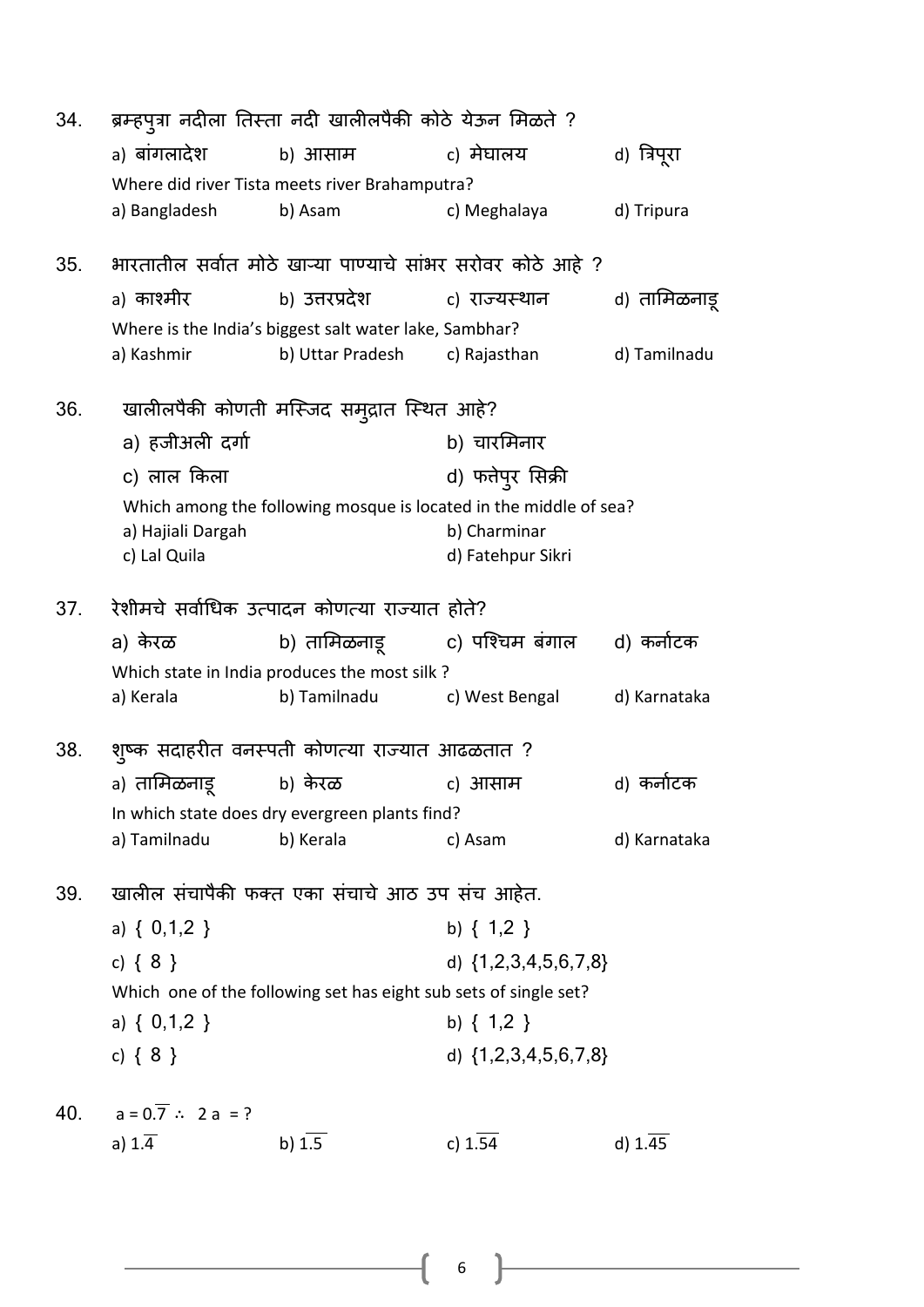- 41.  $\sqrt{8} + \sqrt{32} \sqrt{2}$  चे सोपे रूप ……………. आहे. a)  $\sqrt[5]{2}$ b)  $\sqrt[2]{5}$ c)  $\sqrt[10]{2}$ <sup>10</sup> d) यापैकी नाही. Simplest form of  $\sqrt{8}$  +  $\sqrt{32}$  -  $\sqrt{2}$  is .................... a)  $\sqrt[5]{2}$ b)  $\sqrt[2]{5}$ c)  $\sqrt[10]{2}$ <sup>10</sup> d) None of the above 42.  $\sqrt{3}x^2 + 4x + \sqrt{3}$  चे अवयव a)  $(x+\sqrt{3})$   $(\sqrt{3}+1)$  b)  $(x+\sqrt{3})$   $(\sqrt{3}x+2)$ c)  $(x + \sqrt{3})$   $(\sqrt{3}x + 3)$  d) यापैकी नाही Factors of the  $\sqrt{3}x^2 + 4x + \sqrt{3}$  are ........... a)  $(x+\sqrt{3})$   $(\sqrt{3}+1)$  b)  $(x+\sqrt{3})$   $(\sqrt{3}x+2)$ c)  $(x + \sqrt{3})$   $(\sqrt{3}x + 3)$  d) None of above 43. जर  $(x + y + z) = 10$  आणि  $(xy + yz + zx) = 25$  तर  $(x^3 + y^3 + z^3\, -\, 3xyz\,$  ) ची किंमत ? a) 125 b) 250 c) 175 d) 260 If  $(+y + z) = 10$  and  $(xy + yz + zx) = 25$  then find out the value of  $(x^3 + y^3 + z^3 - 3xyz)$ . a) 125 b) 250 c) 175 d) 260 44) खालील एक सामाईक समीकरणाची उकल शलहा.  $3x - 2y = -12$ ,  $x + 6 = y$ a) ( 3, 1 ) b) (  $0, 6$  ) c) (  $6, 0$  ) d) (  $6, 1$  ) Solve the following simultatious equation and write down the solution of it.  $3x - 2y = -12$ ,  $x + 6 = y$ a) ( 3, 1 ) b) (  $0, 6$  ) c) (  $6, 0$  ) d) (  $6, 1$  ) 45. ( 3,0 ), ( 0, 4 ) हे बिंदु  $Ax + By = 12$  या रेषेवर असतील तर A आणि B च्या किंमती किती ? a)  $(A = 0, B = 4)$  b)  $(A = 3, B = 0)$ c)  $(A = 4, B = 3)$  d)  $(A = 3, B = 4)$ If point (3, 0) and (0, 4) are on line  $Ax + By = 12$ , then find out the value of A and B. a)  $(A = 0, B = 4)$  b)  $(A = 3, B = 0)$ c)  $(A = 4, B = 3)$  d)  $(A = 3, B = 4)$ 46. दोन संख्याचे गृणोत्तर 7:3 असून त्या संख्यातील फरक 60 आहे. तर त्यातील मोठी संख्या कोणती? a) 45 b) 70 c) 90 d) 105 The ratio of two number is 7:3 and the difference between these two number is 60. Then which is the biggest number? a) 45 b) 70 c) 90 d) 105
	- 7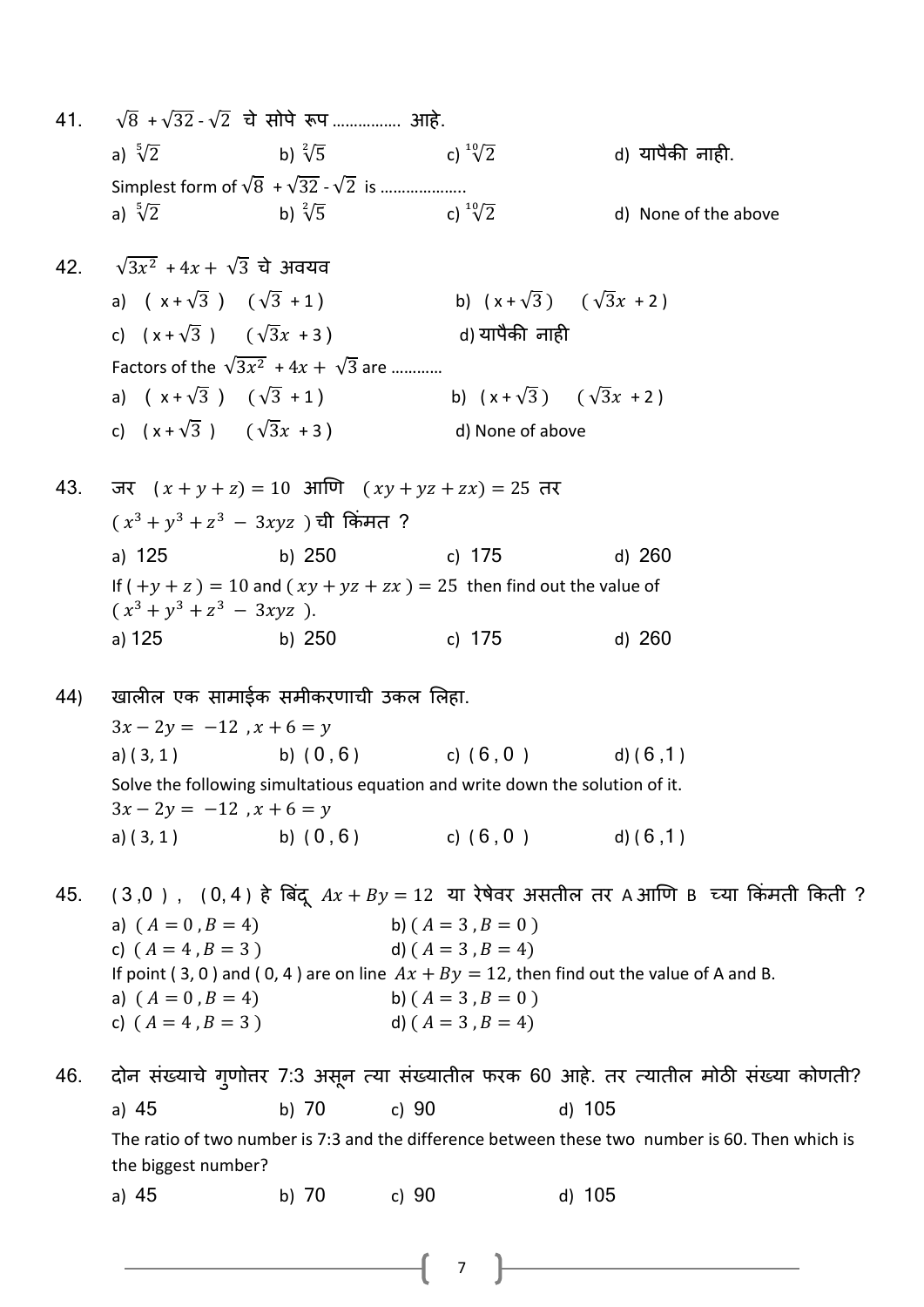

49. बाजूच्या आकृतीत ∠EBC = 4x, ∠ABD = 6x आणि ∠ABE = 60° तर ∠ABC = ?

In the adjoining figure  $\angle$ EBC = 4x,  $\angle$ ABD = 6x and  $\angle$ ABE= 60<sup>0</sup> then  $\angle$ ABC = ?





50.  $\triangle ABC$  मध्ये $\angle A = 90^\circ$ ,  $\angle B$  व  $\angle C$  चे दुभाजक परस्पंराना ' O ' बिंदुमध्ये छेदतात. तर  $\angle BOC =$  ............ In  $\triangle$ ABC  $\angle$ A = 90<sup>0</sup>, intersectors of  $\angle$ B and  $\angle$ C intersects each other in point B. Then  $\angle$ BOC = ………….

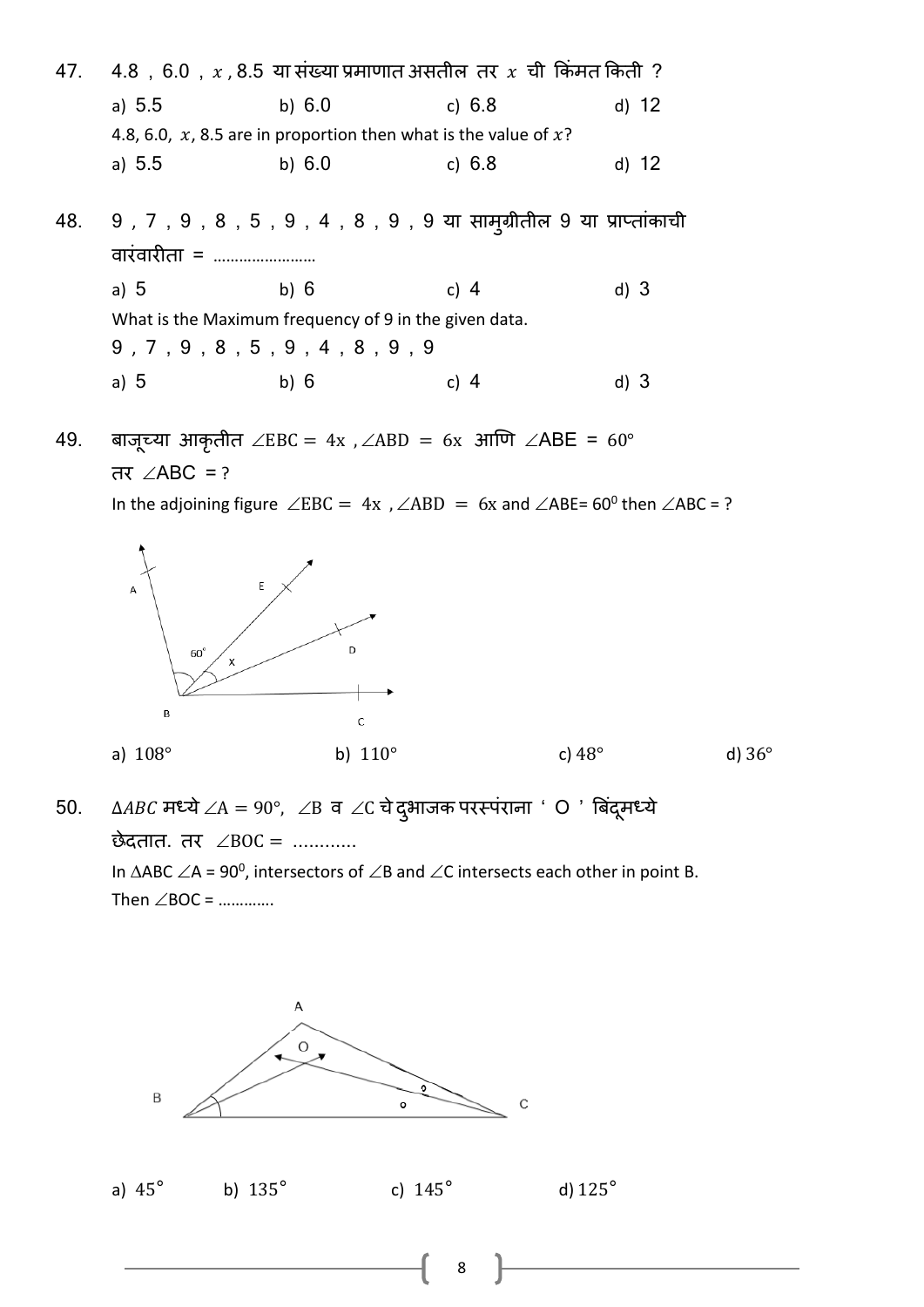51. ∆ABC मध्ये बाजू AB ≅ बाजू AC बिंदू M व N हे अनुक्रमे बाजू AB व बाजू AC चे मध्यबिंदू आहे तर तर ∆ANB ≅ ∆ AMC साठी कसोटी = ……………



a) कोबाको b) बाबाबा c) कोकोबा d) कणथभुजा In  $\Delta$  ABC side AB  $\cong$  side AC. Point M and point N are the midpoints of side AB and side AC respectively. Then the test for  $\triangle ANB \cong \triangle AMC$  is ...............





a) ASA b) SSS c) AAS d) hypotenous-side theorem

- 52. ' C ' केंद्र असलेल्या वर्तृळावरील A बिंदुत रेषा AB ही स्पर्शिका आहे. BC =10 सेमी AB = 5 सेमी तर त्रिज्या CA = ? a)  $\sqrt[3]{5}$ b)  $\sqrt[5]{3}$ c)  $\sqrt[25]{3}$ <sup>25</sup> d) यापैकी नाही Line AB is the tagent in point A of the circle having center C. BC = 10cm, AB = 5cm then radius  $CA = ?$ a)  $\sqrt[3]{5}$ b)  $\sqrt[5]{3}$ c)  $^{25}\sqrt{3}$ d) None of these
- 53. जर एका चौरसाचे दोन एकरूप भाग केले तर खालीलपैकी कोणत्या आकृती

## शमळतात?

- a) दोन समभूज त्रिकोण
- b) एक चौरस की ज्याचे क्षेत्रफळ दुसऱ्या भागाच्या 1/3 भाग असेल.
- c) दोन आयत
- d) वरीलपैकी सर्व.

If a square is cut into two congruent parts which of the following figures will be obtained?

- a) two equilateral triangles
- b) a square having an area ii 1/3 of the area of other part
- c) two rectangles
- d) all the above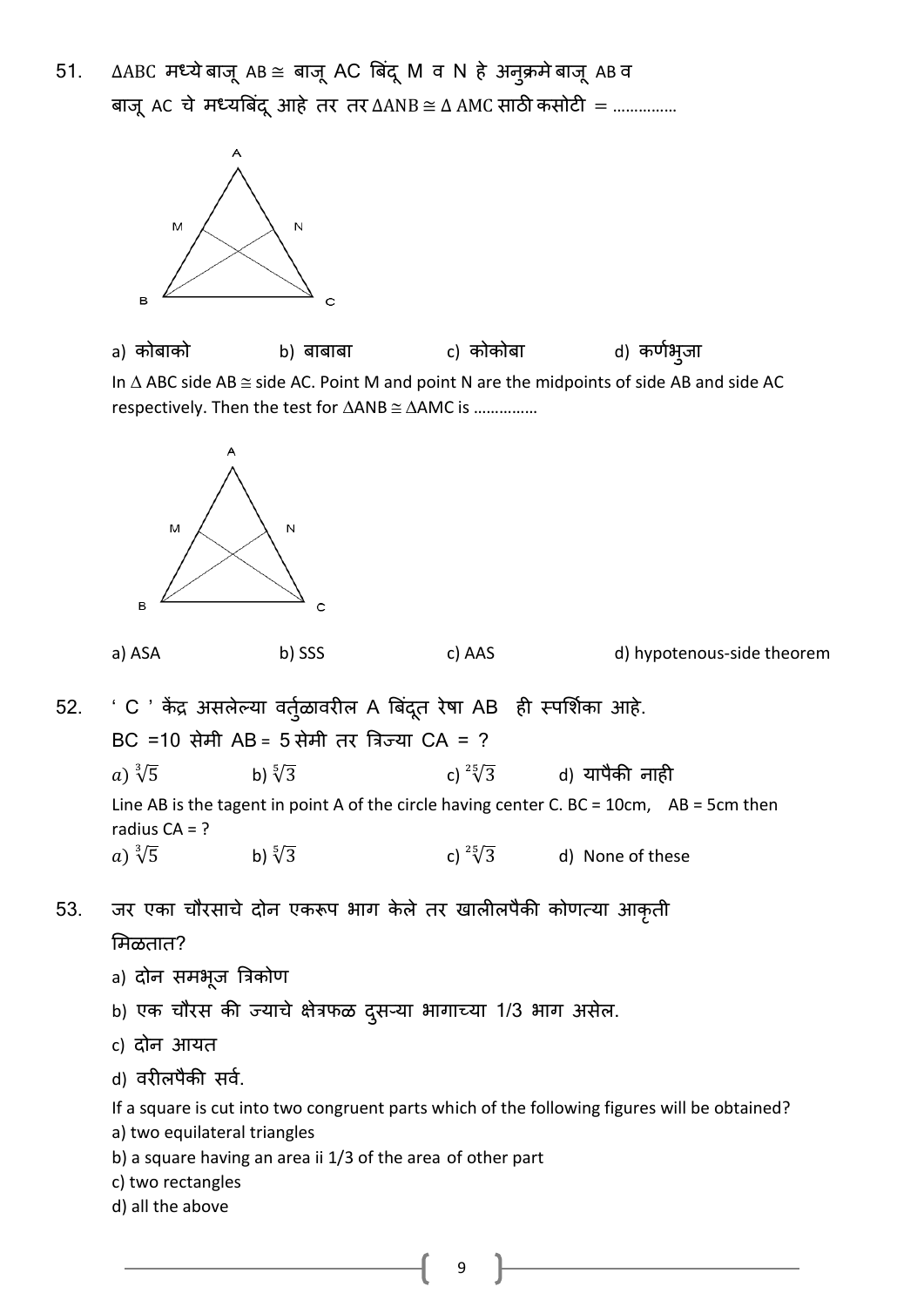| 54. |                                                                       |               | स्थायुरूप मेणाचे रुपांतर द्रवरूप मेणातहोण्याच्या क्रियेस काय म्हणतात?                                                                    |                  |
|-----|-----------------------------------------------------------------------|---------------|------------------------------------------------------------------------------------------------------------------------------------------|------------------|
|     |                                                                       |               | a) गोठणबिंदू           b) संघनन                   c) द्रवणांक                  d) उत्कालनांक                                             |                  |
|     |                                                                       |               | What does the Process of conversion of solid wax into liquid wax?<br>a) Freezing point b) condensation c) Melting Point d) boiling point |                  |
| 55. | दृष्य प्रकाश लहरीची लांबी किती असते?                                  |               |                                                                                                                                          |                  |
|     | a) 1 मायक्रॉन                                                         |               | b) 0.5 मायक्रॉन                                                                                                                          |                  |
|     | c) 0.25 मायक्रॉन                                                      |               | d) 0.025 मायक्रॉन                                                                                                                        |                  |
|     | What is the length of observable light waves?                         |               |                                                                                                                                          |                  |
|     | a) 1 micron                                                           | b) 0.5 micron | c) $0.25$ micron d) $0.025$ micron                                                                                                       |                  |
| 56. |                                                                       |               | प्लॅटीनमधातूची बारीक तार काढता येते, धातूच्या या गुणधर्मास काय म्हणतात?                                                                  |                  |
|     | a) वर्धनियता                                                          |               | b) काठीण्य                  c) ठिसूळपणा              d) तन्यता                                                                           |                  |
|     | characteristic of metal?                                              |               | Thin wire can be obtained form platinum metal. What is called to this                                                                    |                  |
|     | a) ductility                                                          |               | b) hardness c) brittleness d) flexibility                                                                                                |                  |
|     |                                                                       |               |                                                                                                                                          |                  |
|     | 57. इ.स. 1803 मध्ये प्रथम अणुसिद्धांत कोणी मांडला?                    |               |                                                                                                                                          |                  |
|     | a) जॉन डाल्टन                                                         |               | b) अर्नेस्ट रुदरफोर्ड                                                                                                                    |                  |
|     | c) जॉन थॉमसन                                                          |               | d) नील्स बोहर                                                                                                                            |                  |
|     | Who stated first the atomic theory in 1808 AD?<br>a) John Dalton      |               | b) Ernest Rutherford                                                                                                                     |                  |
|     | c) John Thomson                                                       |               | d) Bill Maher                                                                                                                            |                  |
| 58. | हरीत लवके कोणत्या पेशीत सापडतात?                                      |               |                                                                                                                                          |                  |
|     |                                                                       |               |                                                                                                                                          |                  |
|     |                                                                       |               |                                                                                                                                          |                  |
|     | a) प्राणी पेशी<br>In which tissue do chlorophyll find?                | b) प्राणी     | c) वनस्पती                                                                                                                               | d) पेशी भित्तिका |
|     | a) Animal cell                                                        | b) animal     | c) plant                                                                                                                                 | d) cell wall     |
| 59. | जैन धर्माचे 24वे तीर्थकार कोण?                                        |               |                                                                                                                                          |                  |
|     |                                                                       |               |                                                                                                                                          |                  |
|     | a) गुरु गोविंदसिंह                                                    |               | b) गुरु नानक                                                                                                                             |                  |
|     | c) वर्धमान महावीर<br>Who was 24 <sup>th</sup> Tirthankara of Jainism? |               | c) गौतम ब् <b>द्</b> ध                                                                                                                   |                  |
|     | a) Guru GovindSingh                                                   |               | b) Guru Nanak                                                                                                                            |                  |
|     | c) Vardhman Mahaveer                                                  |               | d) Gautama Budha                                                                                                                         |                  |
| 60. |                                                                       |               | भारत हा जगात खनिजाचा अग्रणी उत्पादक आहे?                                                                                                 |                  |
|     | a) सोने                                                               | b) सिल्वर     | c) अभ्रक                                                                                                                                 | d) लोह           |
|     |                                                                       | b) Silver     | India is the worlds leading producer of these mineral ?                                                                                  |                  |

 $\begin{pmatrix} 10 \end{pmatrix}$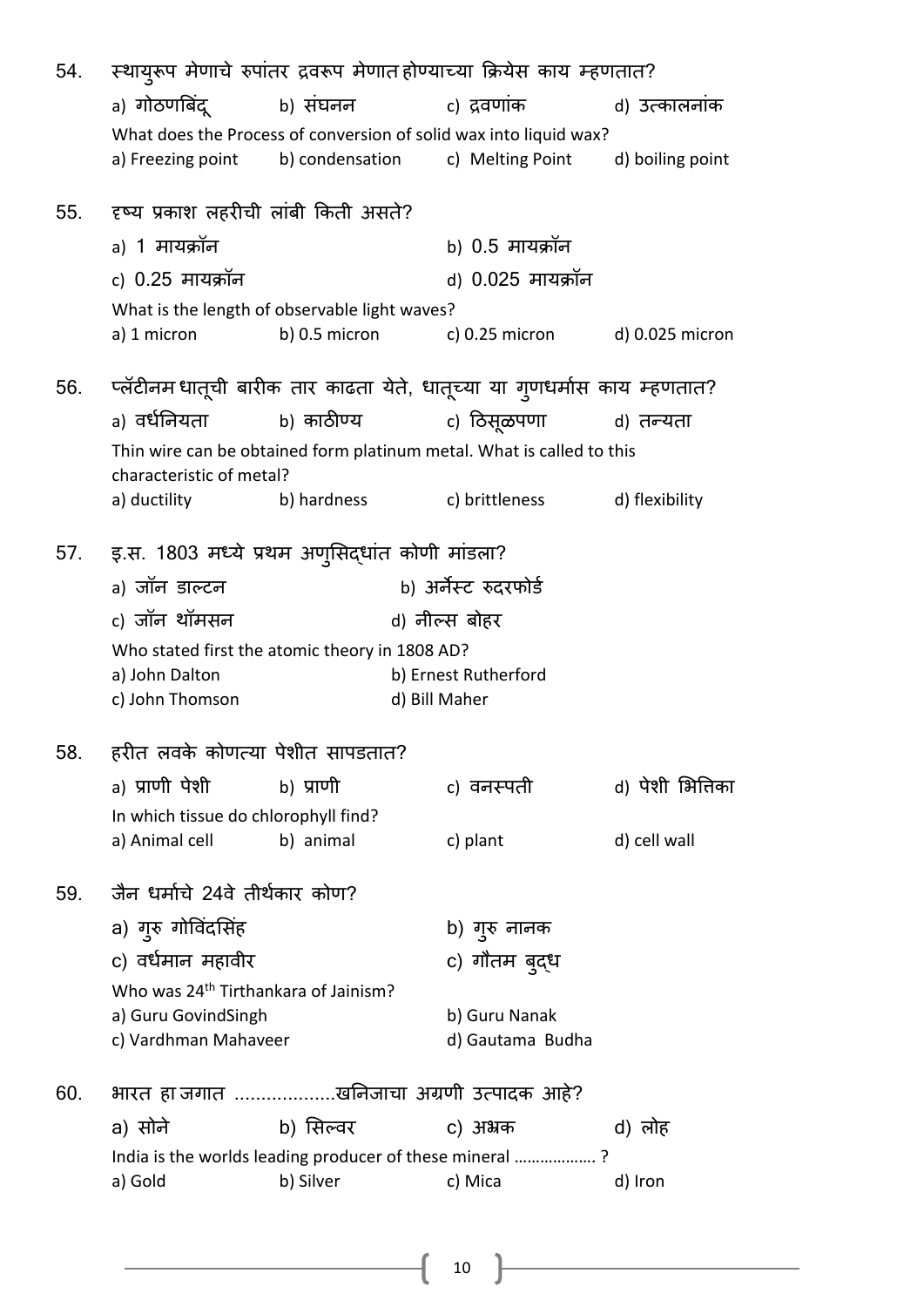| 61. | आग्रा किल्ला कोणी बांधला?     |                                                           |                                  |                                                                                             |
|-----|-------------------------------|-----------------------------------------------------------|----------------------------------|---------------------------------------------------------------------------------------------|
|     | a) शाहजहाँ                    | b) हुमायु                                                 | c) जहागीर                        | d) अकबर                                                                                     |
|     | Who built Agra Fort?          |                                                           |                                  |                                                                                             |
|     | a) Shah Jahan                 | b) Humayun                                                | c) Jehangir                      | d) Akbar                                                                                    |
| 62. | डी.टी.पी. म्हणजे काय?         |                                                           |                                  |                                                                                             |
|     | a) डेस्कटॉप पब्लिशिंग         |                                                           | b) डाटा टाईप प्रोग्रामिंग        |                                                                                             |
|     | c) डॉक्युमेंट टाईप प्रोसेसिंग |                                                           |                                  | d) डिजिटल ट्रान्समिशन प्रोटोकॉल                                                             |
|     |                               | D.T.P. Computer obbreviation usually means?               |                                  |                                                                                             |
|     | a) Desktop Publishing         |                                                           | b) Data Type Programing          |                                                                                             |
|     | c) Document Type Processing   |                                                           | d) Digital Transmission Protocol |                                                                                             |
| 63. | 'वेग' कशाशी संबधित आहे?       |                                                           |                                  |                                                                                             |
|     | a) सेकंद                      |                                                           | b) अंतर                          |                                                                                             |
|     | c) विस्थापन                   |                                                           | d) यापैकी नाही                   |                                                                                             |
|     | Speed is related with         |                                                           |                                  |                                                                                             |
|     | a) Second                     |                                                           | b) Distance                      |                                                                                             |
|     | c) Displacement               |                                                           | d) None of these                 |                                                                                             |
| 64. | एक न्यूटन म्हणजे किती डाईन?   |                                                           |                                  |                                                                                             |
|     | 1 Newton =  Dyne.             |                                                           |                                  |                                                                                             |
|     | a) $10^3$                     | b) $10^5$                                                 | c) $10^6$                        | d) $10^8$                                                                                   |
| 65. |                               | गुजरात येथील टाटा नॅनो प्रकल्प कोठे आहे?                  |                                  |                                                                                             |
|     |                               | a) शिंग् <b>र             b) राजकोट           c)</b> आनंद |                                  | d) सानंद                                                                                    |
|     |                               | Where in Gujrat is the TATA Nano plant located?           |                                  |                                                                                             |
|     | a) Shingur                    | b) Rajkot                                                 | c) Anand                         | d) Sanand                                                                                   |
| 66. |                               | 8, 9, 8, 7, 10, 9, 6, 11, 10, ?, 12                       |                                  |                                                                                             |
|     | a) $5$                        | b) $7$                                                    | c) $8$                           | d) 11                                                                                       |
|     |                               |                                                           |                                  |                                                                                             |
| 67. | A, B, D, G, ?                 |                                                           |                                  |                                                                                             |
|     | a) M                          | b) $\lfloor$                                              | c) $K$                           | d) H                                                                                        |
| 68. |                               | भारतात कोणत्या ब्रिटीश गवर्नर जनरलने रेल्वे सुरु केली?    |                                  |                                                                                             |
|     | a) लॉर्ड क्लाइव्ह             |                                                           | b) लॉर्ड कॉर्नवालीस              |                                                                                             |
|     | c) लॉर्ड डलहौसी               |                                                           | d) वॉरेन हेर्स्टींग              |                                                                                             |
|     |                               |                                                           |                                  | Which British Governor - General was responsible for the introduction of Railways in India? |
|     | a) Lord Clive                 |                                                           | b) Lord Cornwallis               |                                                                                             |
|     | c) Lord Dalhousie             |                                                           | d) Warren Hesting                |                                                                                             |
|     |                               |                                                           |                                  |                                                                                             |

 $\begin{pmatrix} 11 \end{pmatrix}$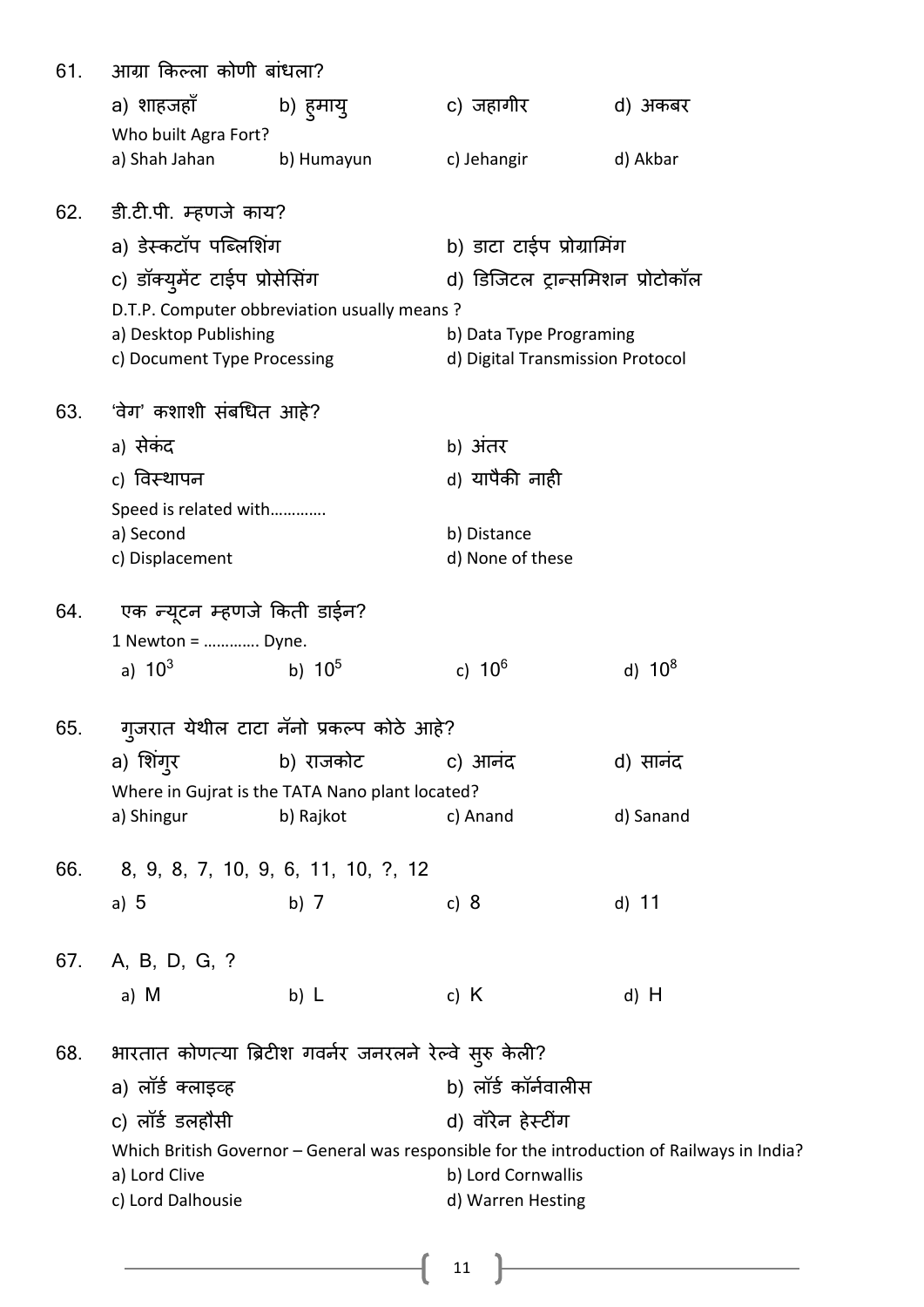69. गटात न बसणारा शब्द ननवडा.

a) माता b) पिता c) आई d) जननी

70. प्रश्नर्चन्हाच्या जागी योग्य उत्तर शोधा. Find out the answer in place of question mark.



71. जर + म्हणजे भागिले, x म्हणजे वजाबाकी, ÷ म्हणजे गूणाकार आणि '-' म्हणजे अधिक तर 8 +  $6 \times 4 \div 3 - 4 = \overline{6}$  किती? a) -12 b) 20/3 c) 12 d) -20/3 If + means divided, x means subtraction, ÷ means multiplication and '-' means addition then find the value of  $8 + 6 \times 4 \div 3 - 4$ . a) -12 b) 20/3 c) 12 d) -20/3

72. सीताचे वय गीताच्या वयाच्या दप्ुपट आहे. तीन वषाथपूवी ती गीताच्या वयाच्या नतप्पट वयाची होती तर सीताचे आजचे वय क्रकती आहे?

a) 12 वर्ष b) 8 वर्ष c) 7 वर्ष d) 6 वर्ष

Sita's age is double than Gita. Before three years her age is thrice that of Gita. Then find out the present age of Sita?

- a) 12 Year b) 8 Year c) 7 Year d) 6 Year
- 73.

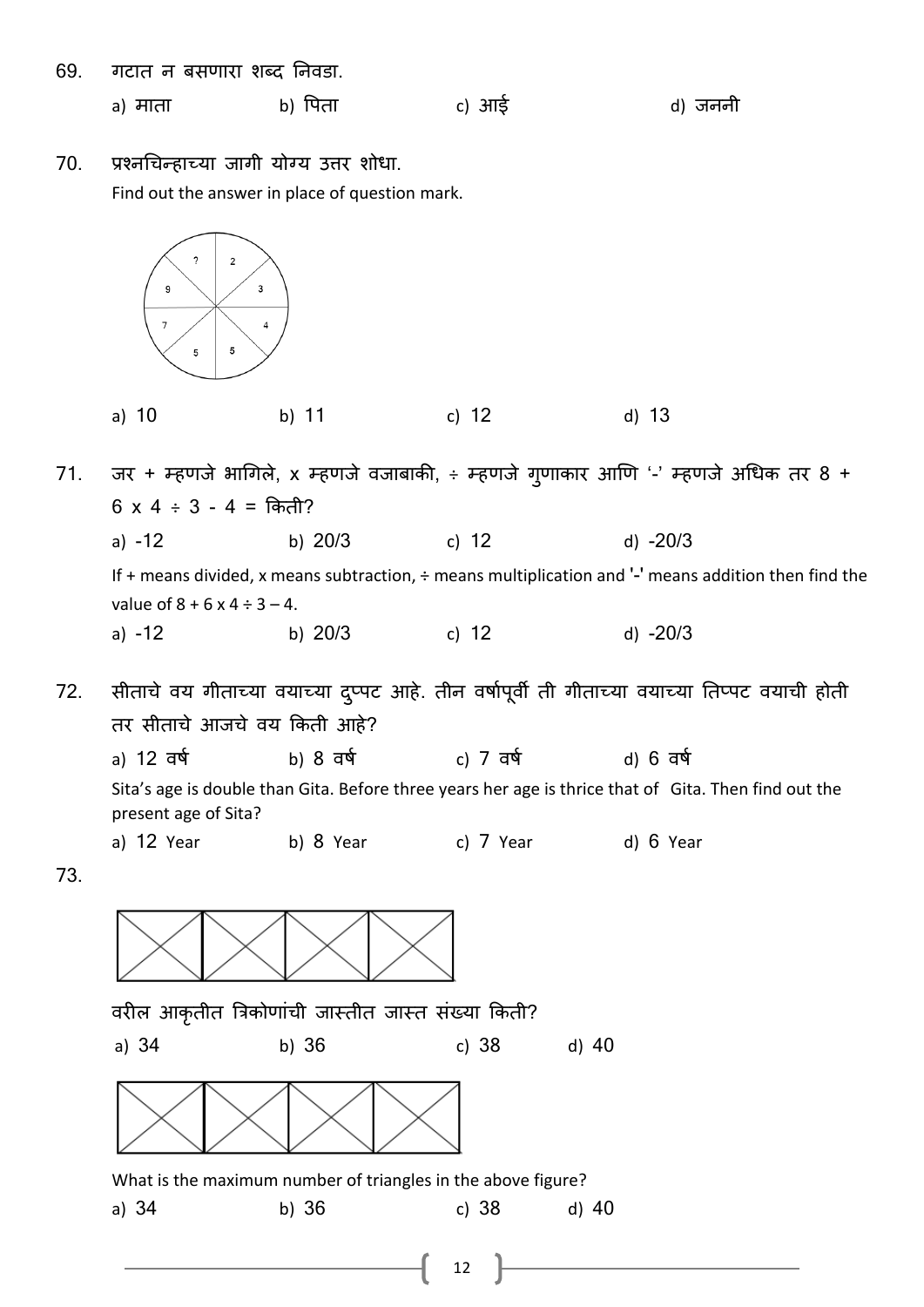| 74. |                  | वस्ंधरा राजे सिंधिया कोणत्या राज्याच्या पहिल्या महीला मुख्यमंत्री होत्या?    |                      |                                                                                                         |
|-----|------------------|------------------------------------------------------------------------------|----------------------|---------------------------------------------------------------------------------------------------------|
|     | a) छतीसगड        | b) राजस्थान                                                                  | c) मध्यप्रदेश        | d) महाराष्ट्र                                                                                           |
|     |                  | Vasundhara Raje Scindiya was the first female Chief Minister of which state? |                      |                                                                                                         |
|     | a) Chhattisgarh  |                                                                              | b) Rajsthan          |                                                                                                         |
|     | c) Madhyapradesh |                                                                              | d) Maharashtra       |                                                                                                         |
| 75. |                  |                                                                              |                      | सुलभ ही गुणानुक्रमे एक वर्गात सोळावी आहे आणि खालून एकोणपन्नासवी आहे तर वर्गातील मुलींची                 |
|     | संख्या किती?     |                                                                              |                      |                                                                                                         |
|     | a) $62$          | b) $63$                                                                      | c) $64$              | d) 65                                                                                                   |
|     | class?           |                                                                              |                      | Sulbha is sixth in the class rank and fourty nineth rank from the last. How many girls are there in the |
|     | a) 62            | b) $63$                                                                      | c) $64$              | $d$ ) 65                                                                                                |
| 76. |                  |                                                                              |                      |                                                                                                         |
|     |                  |                                                                              |                      | प्रदीप 20 मी उत्तरेकडे सरळ चालत गेला, नंतर तो त्याच्या डावीकडे वळून 40 मी सरळ चालत                      |
|     |                  |                                                                              |                      | गेला. पुन्हा तो डावीकडे वळून सरळ 20 मी चालत गेला.आता तो उजवीकडे वळून 20 मी सरळ                          |
|     |                  | चालत गेला तर तो निघालेल्या ठिकाणापासून किती अंतरावर आहे?                     |                      |                                                                                                         |
|     | a) 60 मी         | b) 50 मी                                                                     | c) 30 मी             | d) 20 मी                                                                                                |
|     |                  |                                                                              |                      | Pradip walked 20 meters straight to the north, then he turned to his left and walked 40 meters          |
|     |                  |                                                                              |                      | straight. Again turning to his left he walked 20 meters. Now he turned to his right and walked 20       |
|     | a) 60 M          | meters straight. How much distance is he from the starting point?<br>b) 50 M | c) 30 M              | d) 20 M                                                                                                 |
|     |                  |                                                                              |                      |                                                                                                         |
| 77. |                  | 2 ऑक्टोंबर 2000 रोजी सोमवार होता तर 10 जुलै 1998 रोजी कोणता वार होता?        |                      |                                                                                                         |
|     | a) सोमवार        | b) रविवार                                                                    | c) श् <i>क्र</i> वार | d) शनिवार                                                                                               |
|     |                  | There was Monday on 2 October 2000. Which day will be there on 10 July 1998? |                      |                                                                                                         |
|     | a) Monday        | b) Sunday                                                                    | c) Friday            | d) Saturday                                                                                             |
|     |                  |                                                                              |                      |                                                                                                         |

78. ववसांगत आकृती ओळखा.

Find odd figure out.



79. 8 : 28 : 64 : ?

|  | a) 105 | b) 120 | c) $216$ | d) 126 |
|--|--------|--------|----------|--------|
|--|--------|--------|----------|--------|

80. EGIK : FILO : FHJL : ? a) GMJP b) GJMP c) JGMP d) JGPM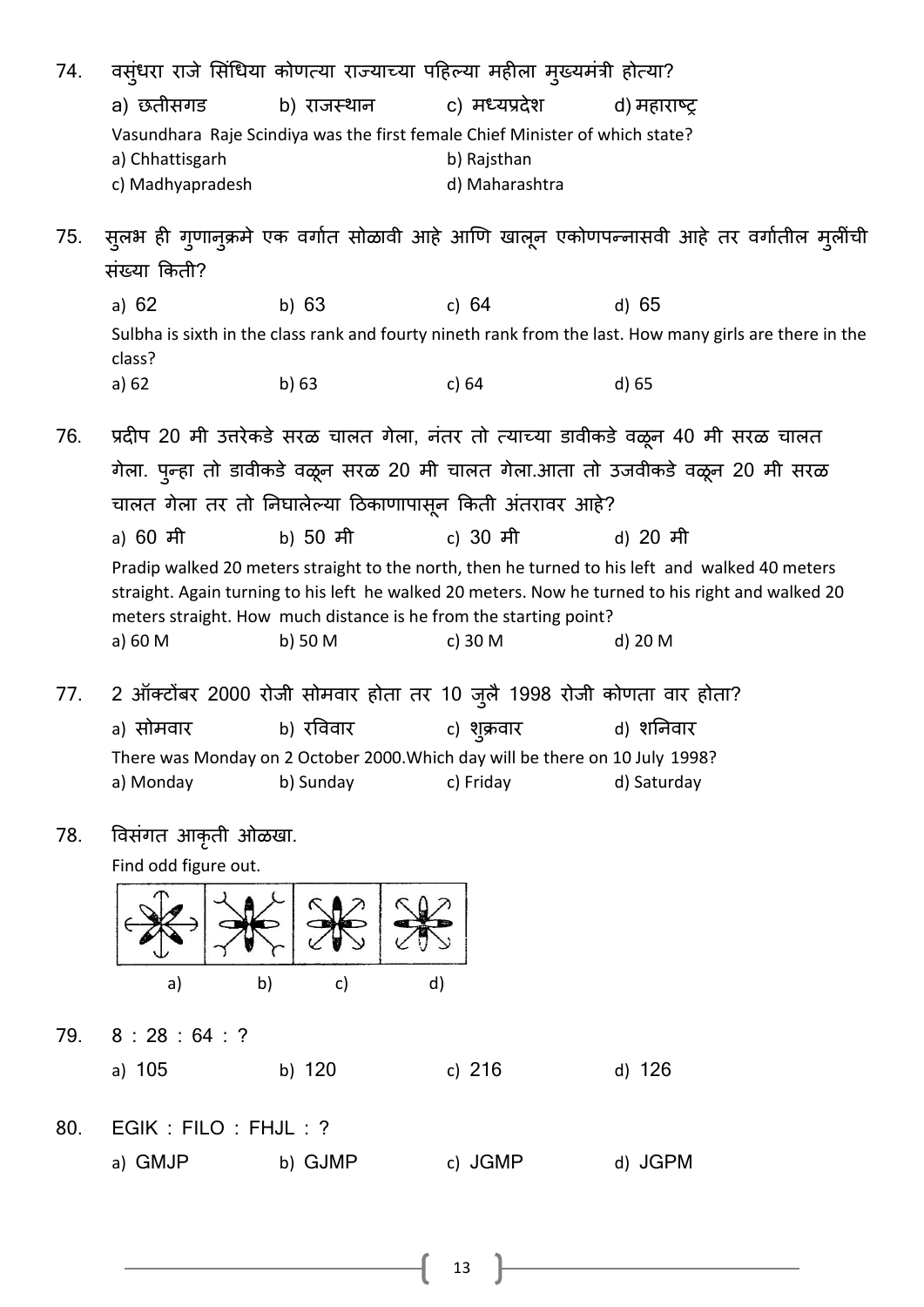| 81. |                               |                                             |             | पाच मुलांमध्ये A हा E पेक्षा उंच आहे. परंतु B इतका उंच नाही. C हा D पेक्षा उंच आहे. पण E                 |
|-----|-------------------------------|---------------------------------------------|-------------|----------------------------------------------------------------------------------------------------------|
|     |                               | पेक्षा बटका आहे. तर यात सर्वात उंच कोण आहे. |             |                                                                                                          |
|     | a) A                          | b) $B$                                      | c) $C$      | d) E                                                                                                     |
|     | who is the tallest among all? |                                             |             | Out of 5 students A is taller than E, but not as tall as B. C is taller than D, but shorter than E. Then |
|     | a) A                          | $b)$ B                                      | c) $C$      | d) E                                                                                                     |
| 82. |                               |                                             |             | एका सांकेतिक भाषेत LIKE हा शब्द FLJM असा लिहितात तर त्याच सांकेतिक भाषेत COMB हा                         |
|     | शब्द कसा लिहितात.             |                                             |             |                                                                                                          |
|     | a) DNPC                       | b) PDNC                                     | <b>CNDP</b> | d) CNPD                                                                                                  |

In a certain coded language LIKE is written as FLJM. How would COMB be written in the same coded language?

a) DNPC b) PDNC c) CNDP d) CNPD

83. प्रश्नचिन्हाच्या जागी येणारी आकृती पर्यायातून शोधा.

प्रश्न आकृती



उत्तर आकृती



Find the figure at the place of question mark from the options.

Question Figure.



Answer Figure.

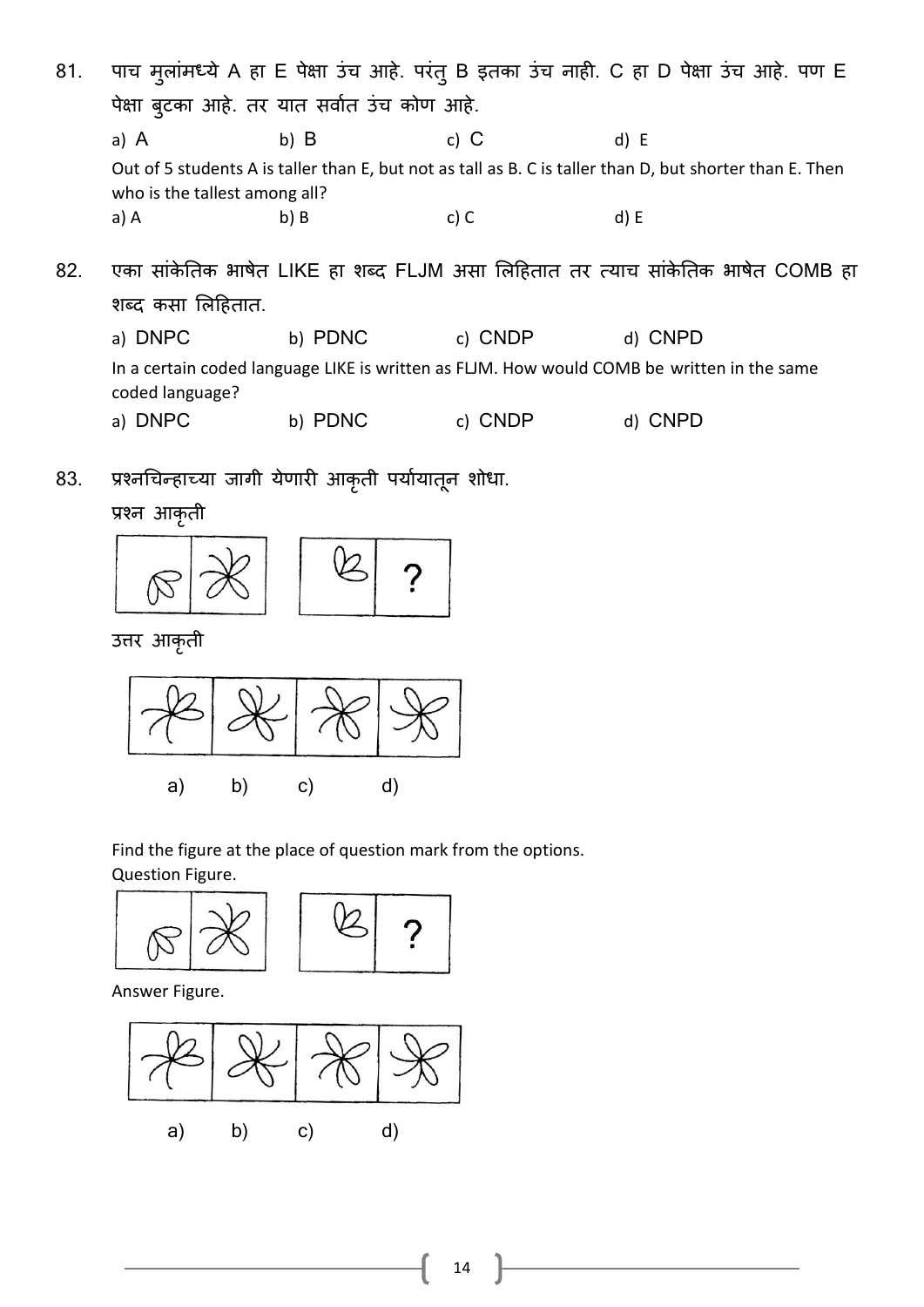84. खालीलपैकी कोणती वेन आकृती दिलेल्या तीन घटकांमधील तंतोतंत संबंध दर्शवते? गाजर , अन्न , भाजी



Which of the following Venn diagram will represent the three things perfectly?

Carrot, Meal, Vegetable



85. एका फोटोकडे बोट दाखवून शशिकांत म्हणाला 'ती माझ्या आजोबाच्या एकुलत्या एक मुलाची मुलगी आहे' तर त्कया फोटोतील स्री शी शशशकाांतचे नाते काय?

a) वडील b) मुलगा c) भाऊ d) भाचा Showing a finger to a photo Shashikant said, 'She is the daughter of my grandfather's only son.' Then what is the relation between the woman in the photograph with Shashikant? a) Father b) Son c) Brother d) Nephew

- 86. 2014 मध्ये स्त्वतांर 29 वे राज्य म्हणून मान्यता शमळालेले राज्य कोणते?
	- a) तेलांगणा b) रायालसीमा c) आांध्रराज्य d) यापैकी नाही In 2014 which state has got the permission as the independent 29<sup>th</sup> state? a) Telanana b) Rayalseema
	- c) Andhra Pradesh d) None of the above
- 87. 2014 या वषीचा दादासाहेब फाळके पुरस्त्कार कोणास प्रदान करणयात आला?

| a) नसिरुददीनशहा                            | b) प्राण           |
|--------------------------------------------|--------------------|
| c) देवआनंद                                 | d) ग् <b>ल</b> जार |
| Dadasaheb Phalke award 2014 was awarded to |                    |
| a) Naseerruddin Shah                       | b) Pran            |
| c) Dev Anand                               | d) Gulzar          |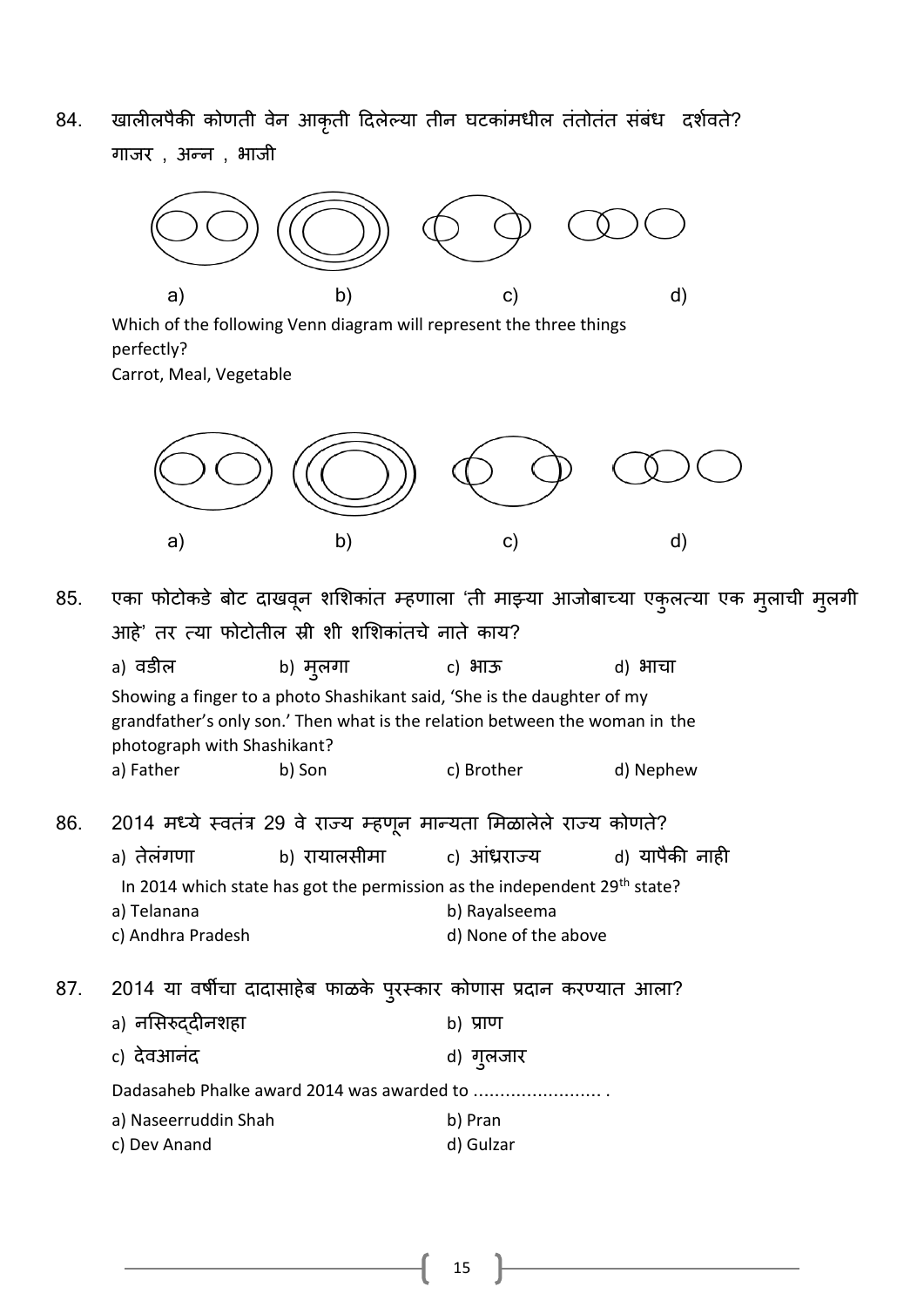| 88. | अरविंद केजरीवाल यांनी स्थापन केलेला पक्ष कोणता?<br>a) लोकजनशक्ती पार्टी        b) राष्ट्रीय जनता पार्टी |             |                                                                              |             |
|-----|---------------------------------------------------------------------------------------------------------|-------------|------------------------------------------------------------------------------|-------------|
|     | b) आम आदमी पार्टी                                                                                       |             | d) जनसवांद पार्टी                                                            |             |
|     | Which party was founded by Arvind Kejriwal?                                                             |             |                                                                              |             |
|     | a) Lok Janshakti Party<br>c) Aam Aadmi Party                                                            |             | b) Rashtriya Janta Party<br>d) Jan Sanwad Party                              |             |
|     |                                                                                                         |             |                                                                              |             |
| 89. |                                                                                                         |             | दक्षिण भारताची गंगा म्हणून कोणती नदी ओळखली जाते?                             |             |
|     | a) कावेरी                                                                                               | b) गोदावरी  | c) कृष्णा                                                                    | d) पेरियार  |
|     | Which river is known as Ganga of South India?                                                           |             |                                                                              |             |
|     | a) Kaveri                                                                                               | b) Godavari | c) Krishna                                                                   | d) Periyar  |
| 90. | मराठा आरक्षण समितीचे अध्यक्ष कोण आहेत?                                                                  |             |                                                                              |             |
|     | a) पतंगराव कदम                                                                                          |             | b) विनायक मेटे                                                               |             |
|     | c) नारायण राणे                                                                                          |             | d) जितेंद्र आव्हाड                                                           |             |
|     |                                                                                                         |             | Who is the president of Maratha Arakshan Committee?                          |             |
|     | a) Patangrao Kadam                                                                                      |             | b) Vinayak Mete                                                              |             |
|     | c) Narayan Rane                                                                                         |             | d) Jitendra Awhad                                                            |             |
| 91. | रंजन सोधी कोणत्या क्रीडा प्रकाराशी संबधित आहे?                                                          |             |                                                                              |             |
|     | a) हॉकी                                                                                                 | b) गोल्फ    | c) तिरंदाजी                                                                  | d) नेमबाजी  |
|     | Which type of sport is related with Ronjan Sodhi?                                                       |             |                                                                              |             |
|     | a) Hockey                                                                                               | b) Golf     | c) Archery                                                                   | d) Shooting |
|     | 92. 'मृत्यूंजय' या कांदबरीचे लेखक कोण आहेत.                                                             |             |                                                                              |             |
|     | a) शिवाजी सावंत                                                                                         |             | b) विश्वास पाटील                                                             |             |
|     | c) रणजीत देसाई                                                                                          |             | d) यापैकी नाही                                                               |             |
|     | Who is the writer of the novel 'Mrutinjay'?                                                             |             |                                                                              |             |
|     | a) Shivaji Savant                                                                                       |             | b) Vishwas Patil                                                             |             |
|     | c) Ranjit Desai                                                                                         |             | d) None of the above                                                         |             |
| 93. |                                                                                                         |             | नोव्हेंबर  2013 मध्ये जागतिक बुद्धीबळ स्पर्धा भारतात कोणत्या शहरात पार पडली? |             |
|     | a) कोलकता                                                                                               | b) पुणे     | c) बेंगलोर                                                                   | d) चेन्नई   |
|     |                                                                                                         |             | In which city of India the world chess competition November 2013 was         |             |
|     | completed?                                                                                              |             |                                                                              |             |
|     | a) Kolkata                                                                                              | b) Pune     | c) Banglore                                                                  | d) Chennai  |
| 94. |                                                                                                         |             | खालीलपैकी कोणती नदी राज्याच्या पठारी प्रदेशातून वाहत नाही ?                  |             |
|     | a) कोयना                                                                                                | b) प्रवरा   | c) सूर्या                                                                    | d) पूर्णा   |
|     |                                                                                                         |             | Which of the following river does not flow through the plateau region?       |             |
|     | a) Koyna                                                                                                | b) Pravara  | c) Surya                                                                     | d) Poorna   |

 $\begin{array}{|c|c|} \hline \multicolumn{1}{|c|}{16} & \multicolumn{1}{|c|}{16} \\\hline \end{array}$